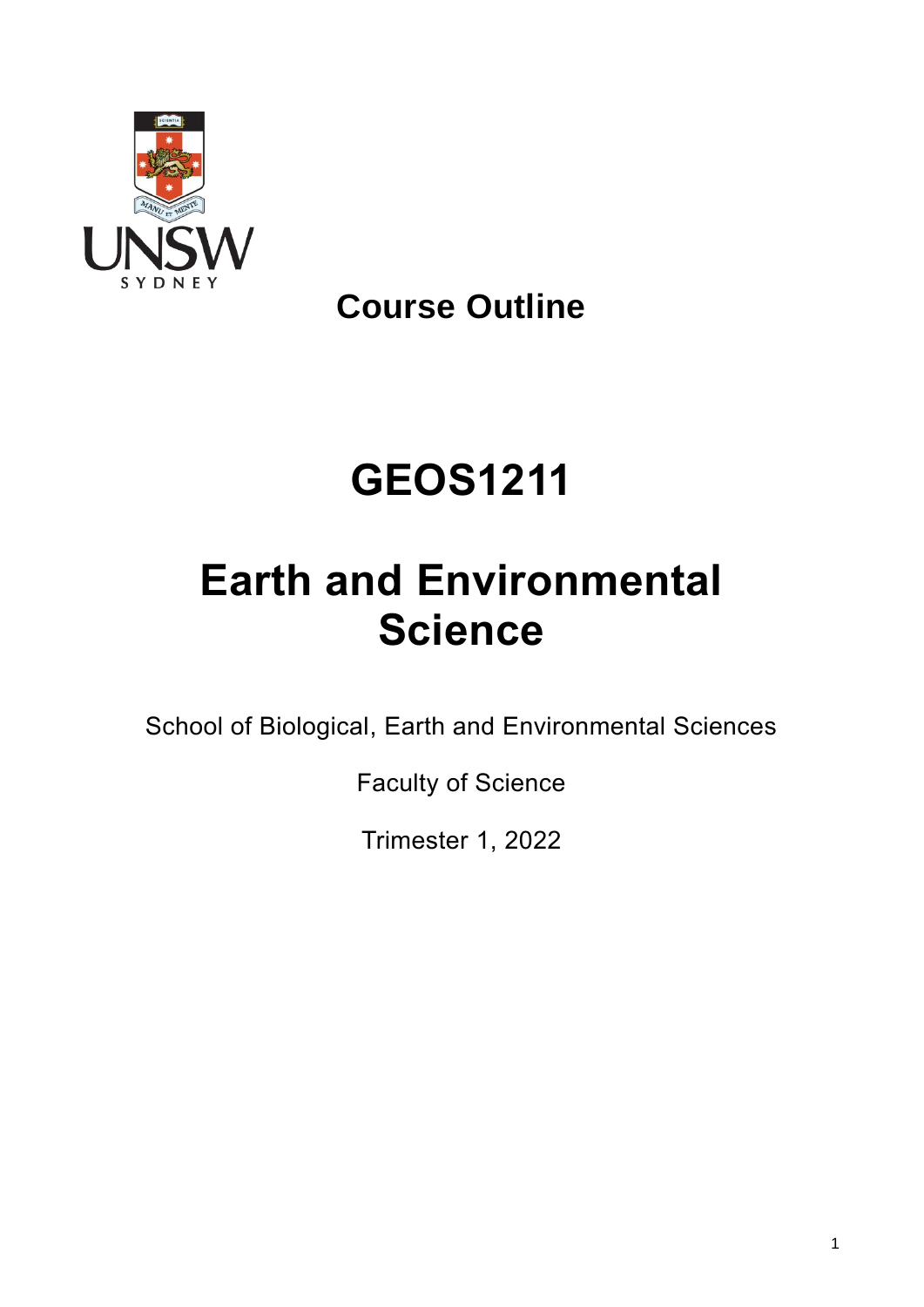## **1 Staff**

Convenor and Lecturer: Andy Baker [a.baker@unsw.edu.au](mailto:a.baker@unsw.edu.au)



Lecturer: Amy Dougherty [a.dougherty@unsw.edu.au](mailto:a.dougherty@unsw.edu.au)



## **2 Course Information**

Units of credit: 6

Pre-requisite(s): None.

Teaching times and locations:

#### Lectures

Lectures are pre-recorded and available online for viewing at a time of your choosing. A different topic will be covered each week. You will have a series of mini-lectures to watch, which we recommend you do in the allocated week. These mini-lectures may link to additional video material, reading material or informal (non-assessed) questions or exercises. Expect to allocate 3-hours each week for this material.

#### Week One Welcome

On the first Thursday, we will have an informal welcome to the course, where you can get to know each other and the staff, complete some paperwork needed for field classes, and have an introduction to Assignment 2. The face-to-face meetings will be at 10:00-11:00 and 14:00-15:00, and the on-line meetings 11:00-12:00 and 15:00-16:00. You will have signed up for either a morning or afternoon session – if you want to change, that is no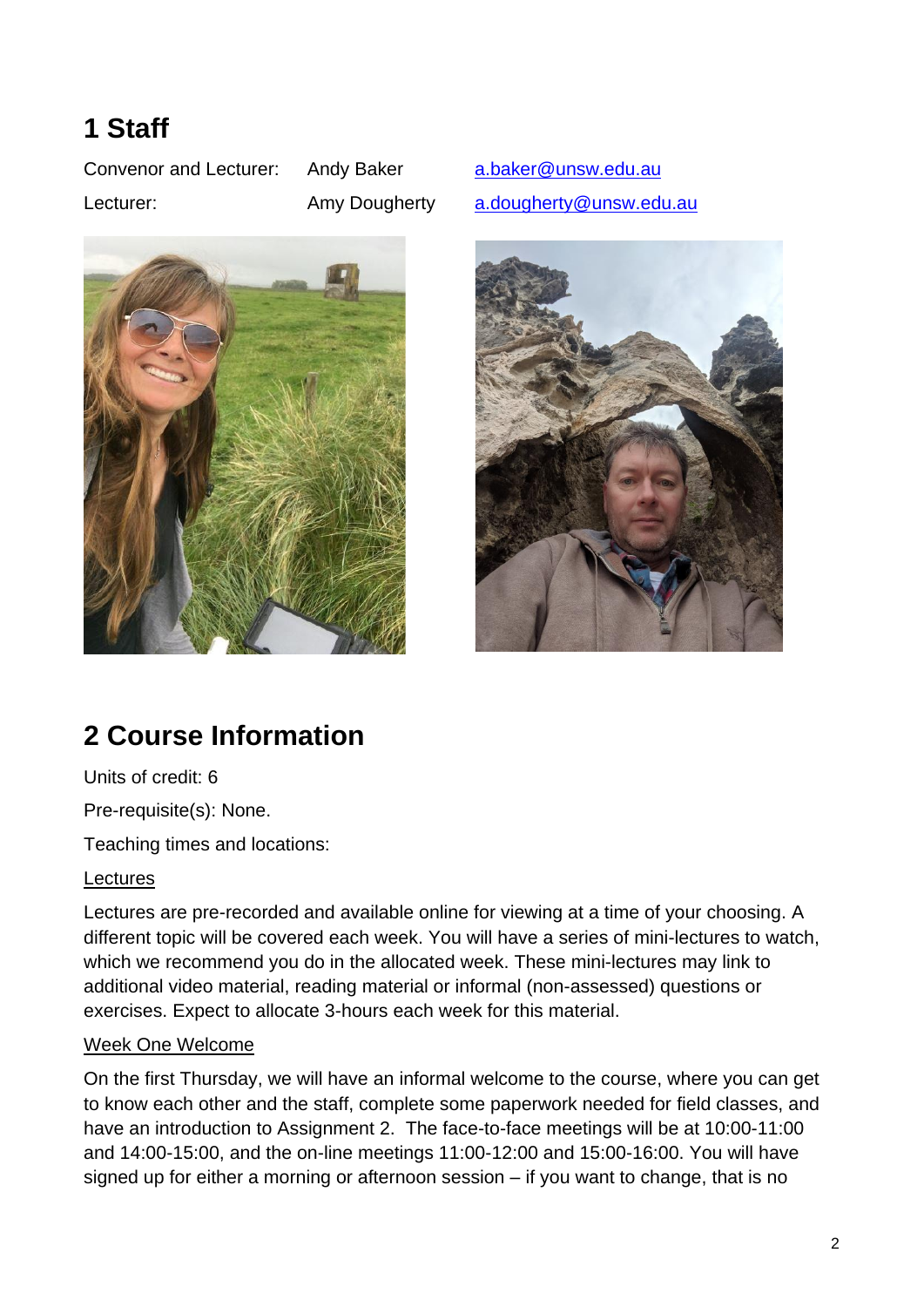problem. Face-to-face meetings will be outside building E26 Biological Sciences (under the Jacaranda tree on Michael Birt Lawn). On-line meetings will use the meeting link from the Moodle page. You can change from on-line to face-to-face, or face-to-face to on-line. If you would like to change to face-to-face, please just tell us first to ensure we comply with COVID-safe group size limits

### Field classes

Alternate Thursdays, weeks 2, 4, 7, and 9, either 9:00-12:00 or 14:00-17:00. You will have signed up for either a morning or afternoon session – if you want to change, please tell us first so that we can update our health and safety paperwork. Four local field classes will be held at locations on or close to campus. A virtual (on-line version) is also available for students who cannot, or prefer not, to attend the field-days. You can change from on-line to face-to-face, or face-to-face to on-line. If you would like to change to face-to-face, please just tell us first so that we can update our health and safety paperwork.

### **Tutorials**

Alternate Thursdays, weeks 3, 5, 8 and 10, either 9:00-12:00 or 14:00-17:00. You will have signed up for either a morning or afternoon session – please stick with these sessions. These sessions will online in Moodle, where the relevant teaching staff will be available to provide guidance on the fieldtrip assignment, the most recent two weeks of lecture material and Assessment 2. Although we have allocated three hours for these sessions, you can attend for as long as you need to and drop in and out at any time.

#### What to bring to field-based practical sessions:

The field classes will take place outside and you should come prepared for whatever weather is forecast. Wear appropriate footwear and apply necessary sun protection.

You will not be allowed to attend the field trip if:

(a) you have not completed all relevant paperwork (we will tell you how to do this in Week 1, and

#### (b) you are not wearing suitable enclosed footwear.

*Please bring:*

- A backpack
- A full water bottle
- Sunscreen
- A hat and sunglasses
- A shirt that covers your shoulders to avoid heatstroke
- A raincoat (if rainy weather is forecast)
- Lead pencil
- Eraser
- Ruler
- Notebook (or can take notes on device but email them to yourself as backup).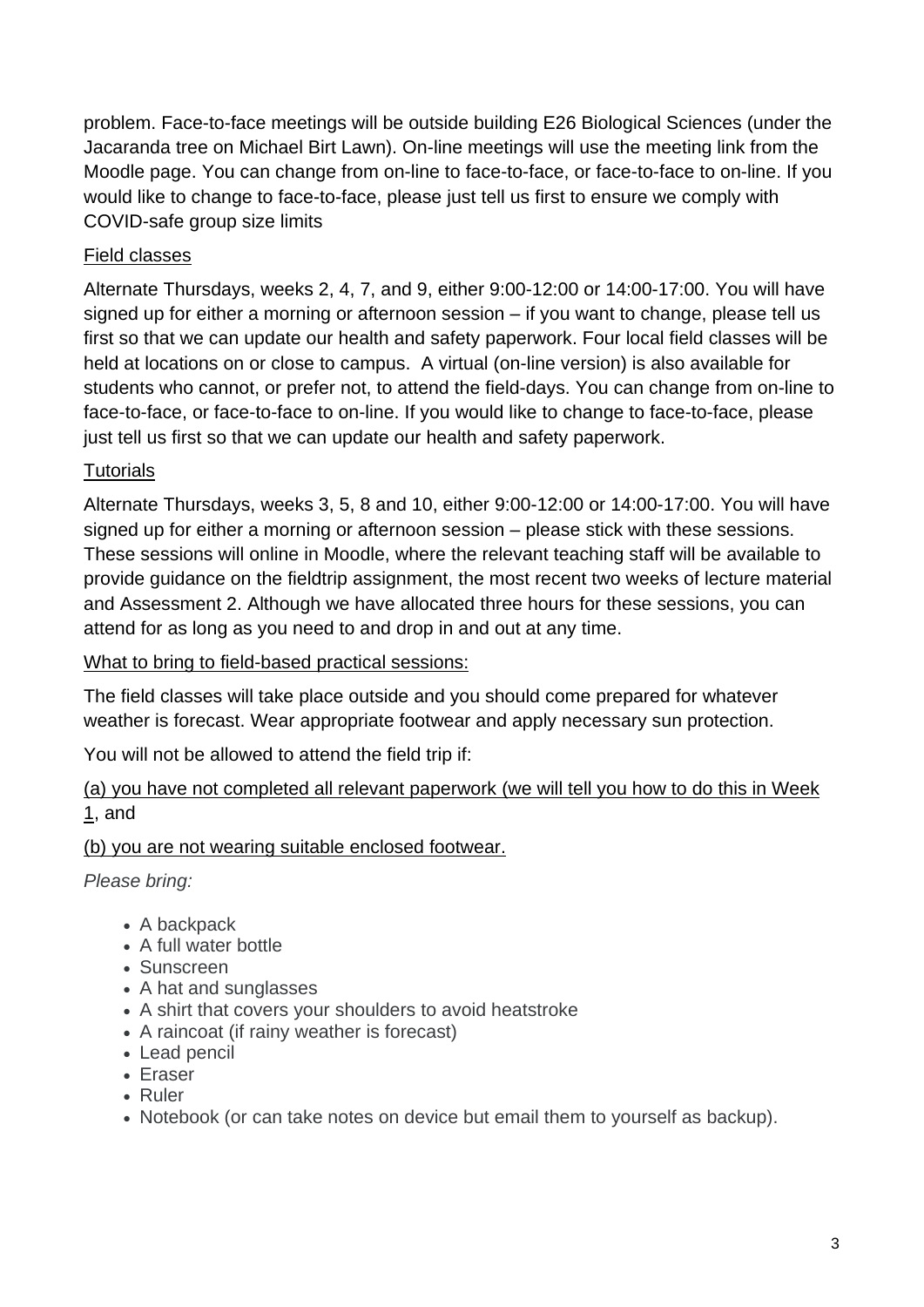### **2.1 Course Summary**

The UNSW Earth & Environmental Science (GEOS1211) course focusses on environmental science through an earth science perspective.

It provides a sound basis in environmental earth science for those interested in professional careers in environmental science and engineering consultancy, geology, education, as well of general interest to anyone interested in understanding more about environmental science from a long-term, geological perspective.

This course examines the effects of environmental change, both natural and occurring over geological timescales, and more recent, induced by humans, on planet Earth. Skills in environmental earth science will be acquired through four, problem-solving, half-day field classes held close to UNSW.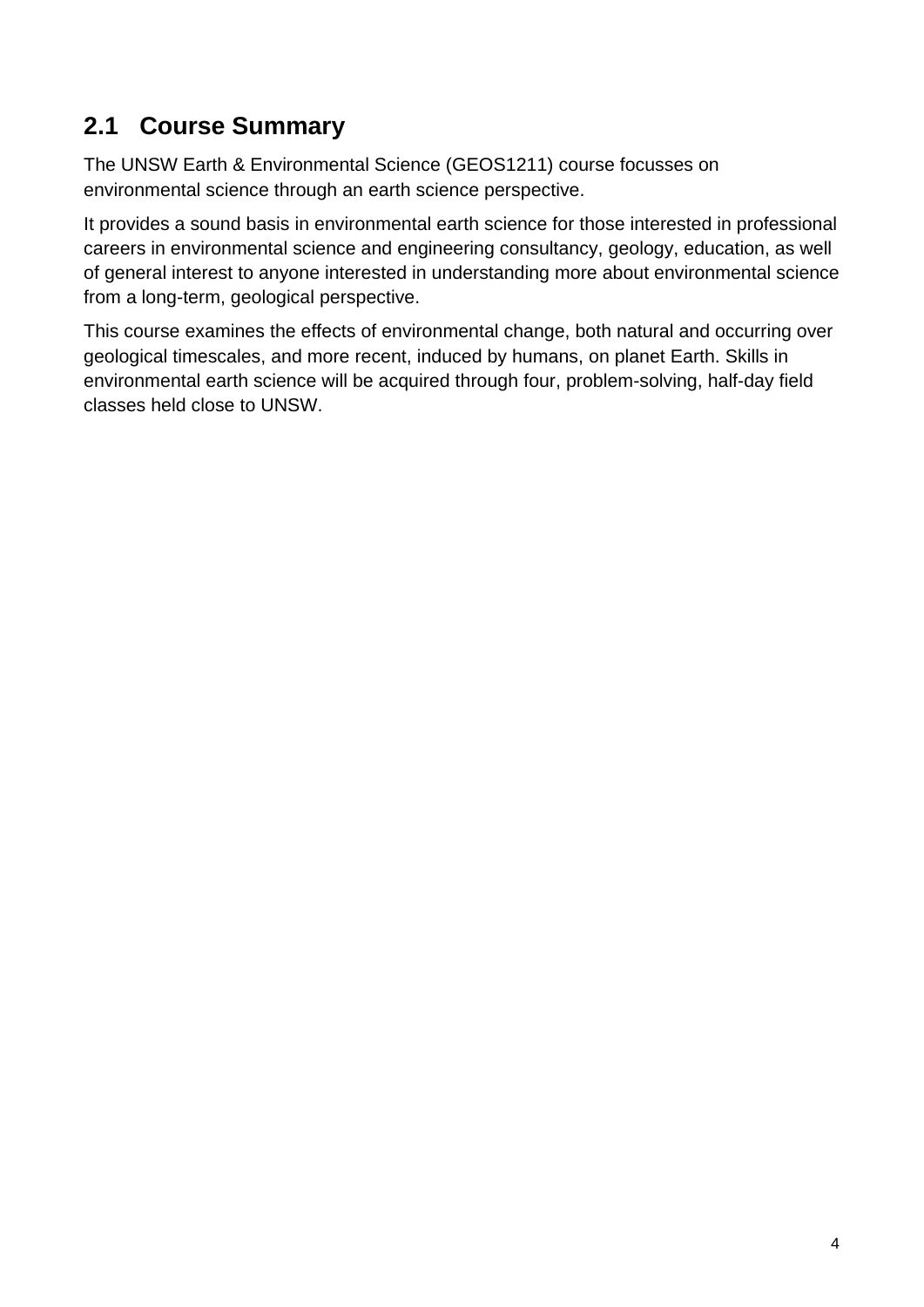### **2.2 Course aims**

The overall aim of this course is to enable you to develop and gain further understanding of the natural world through the investigation of earth systems and processes with a direct emphasis of their application to real-world situations in the field of environmental science. You will develop skills in describing and interpreting geological processes, paleo environmental archives, earth surface landforms, and our groundwater resource.

This course provides you with fundamental knowledge essential for most 'GEOS' courses (those where the course code starts with GEOS) in the School of Biological, Earth and Environmental Sciences. It is complementary with GEOS1701, GEOS1111, BIOS1301, and BIOS1101.

GEOS1211 prepares students for GEOS2131, GEOS2181, GEOS2291, GEOS2721 and GEOS2821. (It is a core compulsory course in the Earth Science majors and the Environmental Management program).

## **2.3 Course learning outcomes (CLO)**

At the successful completion of this course you should be able to:

1. Apply fundamental geological principles to environmental issues

2. Analyse and observe fundamental features of a variety earth materials and surface landforms for identification and interpretation of environmental processes.

3. Analyse landscapes and their underlying geology as well as interpret how this affects human and environmental processes/use.

4. Investigate projects in the natural world using a framework of interconnected earth processes.

### **2.4 Relationship between course and program learning outcomes and assessments**

| Course<br>Learning<br><b>Outcome</b><br>(CLO) | <b>LO Statement</b>                                                         | <b>Program Learning Outcome (PLO)</b>                                                                                                                                                                                                                                                                                                 | <b>Related Tasks &amp;</b><br><b>Assessment</b> |
|-----------------------------------------------|-----------------------------------------------------------------------------|---------------------------------------------------------------------------------------------------------------------------------------------------------------------------------------------------------------------------------------------------------------------------------------------------------------------------------------|-------------------------------------------------|
| CLO <sub>1</sub>                              | Apply fundamental<br>geological<br>principles to<br>environmental<br>issues | Ethical, social and professional understanding<br>including the ability to critically reflect upon<br>broad ethical principles and codes of conduct in<br>order to behave consistently with a personal<br>respect and commitment to ethical practice and<br>social responsibility, multicultural, cultural and<br>personal diversity. | Lectures,<br>assessment 1, 2,<br>3              |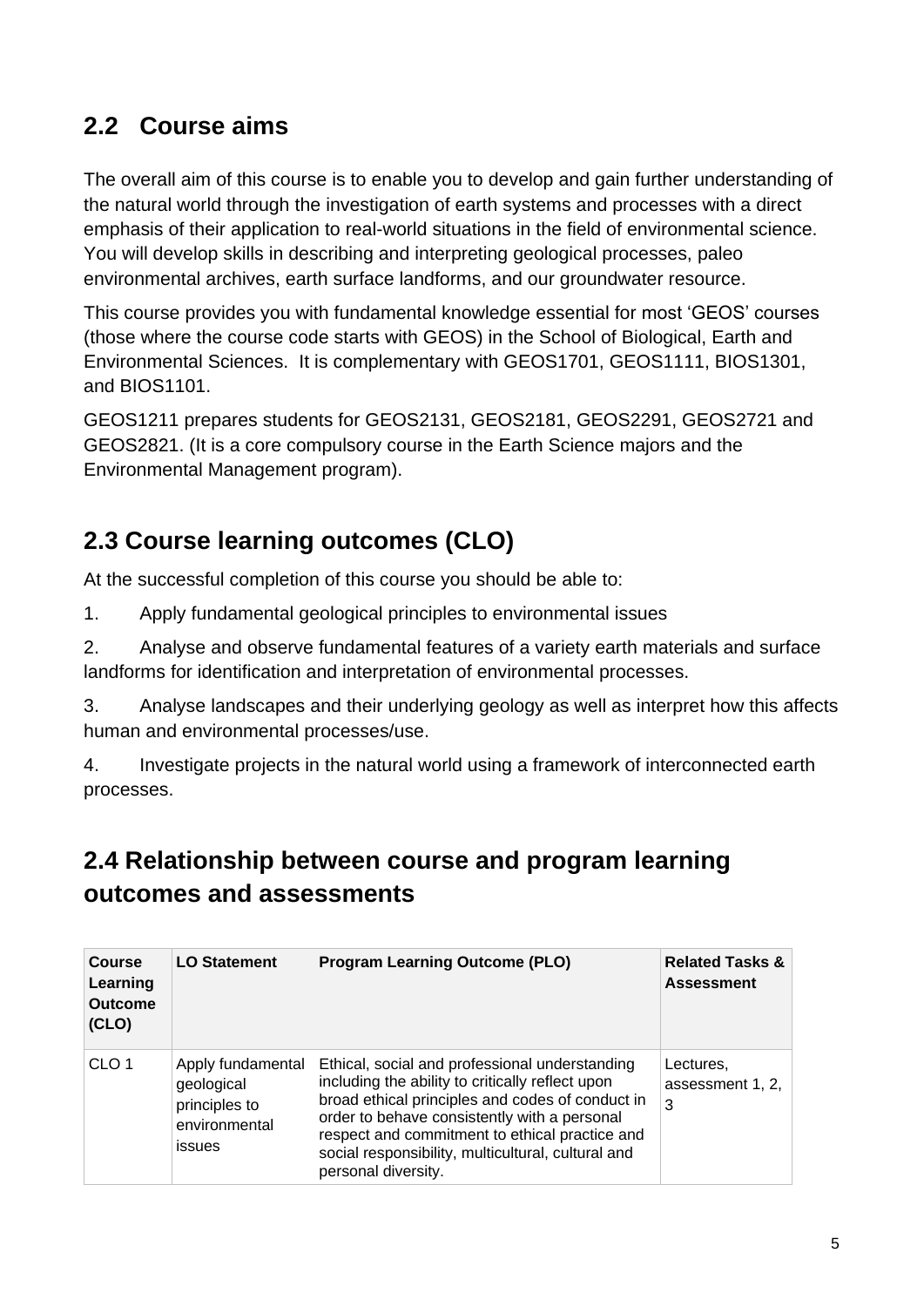|                  |                                                                                                                                                                                                 | Information literacy including the ability to make<br>appropriate and effective use of information and<br>information technology relevant to their<br>discipline.                                                                                                                                                                                                                                                                   |                                              |  |
|------------------|-------------------------------------------------------------------------------------------------------------------------------------------------------------------------------------------------|-------------------------------------------------------------------------------------------------------------------------------------------------------------------------------------------------------------------------------------------------------------------------------------------------------------------------------------------------------------------------------------------------------------------------------------|----------------------------------------------|--|
| CLO <sub>2</sub> | Analyse and<br>observe<br>fundamental<br>features of a<br>variety of earth<br>materials, and<br>surface landforms<br>for identification<br>and interpretation<br>of environmental<br>processes. | Research, enquiry and analytical thinking<br>abilities including the ability to construct new<br>concepts or create new understanding through<br>the process of enquiry, critical analysis, problem<br>solving and research.                                                                                                                                                                                                        | Lecture, fieldtrip,<br>assessment 1, 2,<br>3 |  |
|                  |                                                                                                                                                                                                 | Teamwork, collaborative and management skills<br>including the ability to recognise opportunities<br>and contribute positively to collaborative<br>scientific research, and to demonstrate a<br>capacity for self management, teamwork,<br>leadership and decision making based on open-<br>mindedness, objectivity and reasoned analysis in<br>order to achieve common goals and further the<br>learning of themselves and others. |                                              |  |
| CLO <sub>3</sub> | Analyse<br>landscapes and<br>their underlying<br>geology as well as<br>interpret how this<br>affects human and<br>environmental<br>processes/use                                                | Teamwork, collaborative and management skills<br>including the ability to recognise opportunities<br>and contribute positively to collaborative<br>scientific research, and to demonstrate a<br>capacity for self management, teamwork,<br>leadership and decision making based on open-<br>mindedness, objectivity and reasoned analysis in<br>order to achieve common goals and further the<br>learning of themselves and others. | Fieldtrip,<br>assessment 1, 2,<br>3          |  |
| CLO <sub>4</sub> | in the natural world<br>using a framework<br>of interconnected<br>earth processes                                                                                                               | Investigate projects Research, enquiry and analytical thinking<br>abilities including the ability to construct new<br>concepts or create new understanding through<br>the process of enquiry, critical analysis, problem<br>solving and research.                                                                                                                                                                                   | Fieldtrip,<br>assessment 3                   |  |

## **3 Strategies and approaches to learning**

### **3.1 Learning and teaching activities**

This course utilises online lectures and face-to-face fieldtrips (with on-line option). These different learning activities are directly linked with each other and enable successful learning outcomes in a COVID-safe environment.

The lectures are designed to explain and understand the basic elements of environmental earth sciences. The course is designed to have a very practical orientation: with theoretical concepts followed up with problem-based learning activities through field-based learning, providing an earth science perspective to environmental science processes.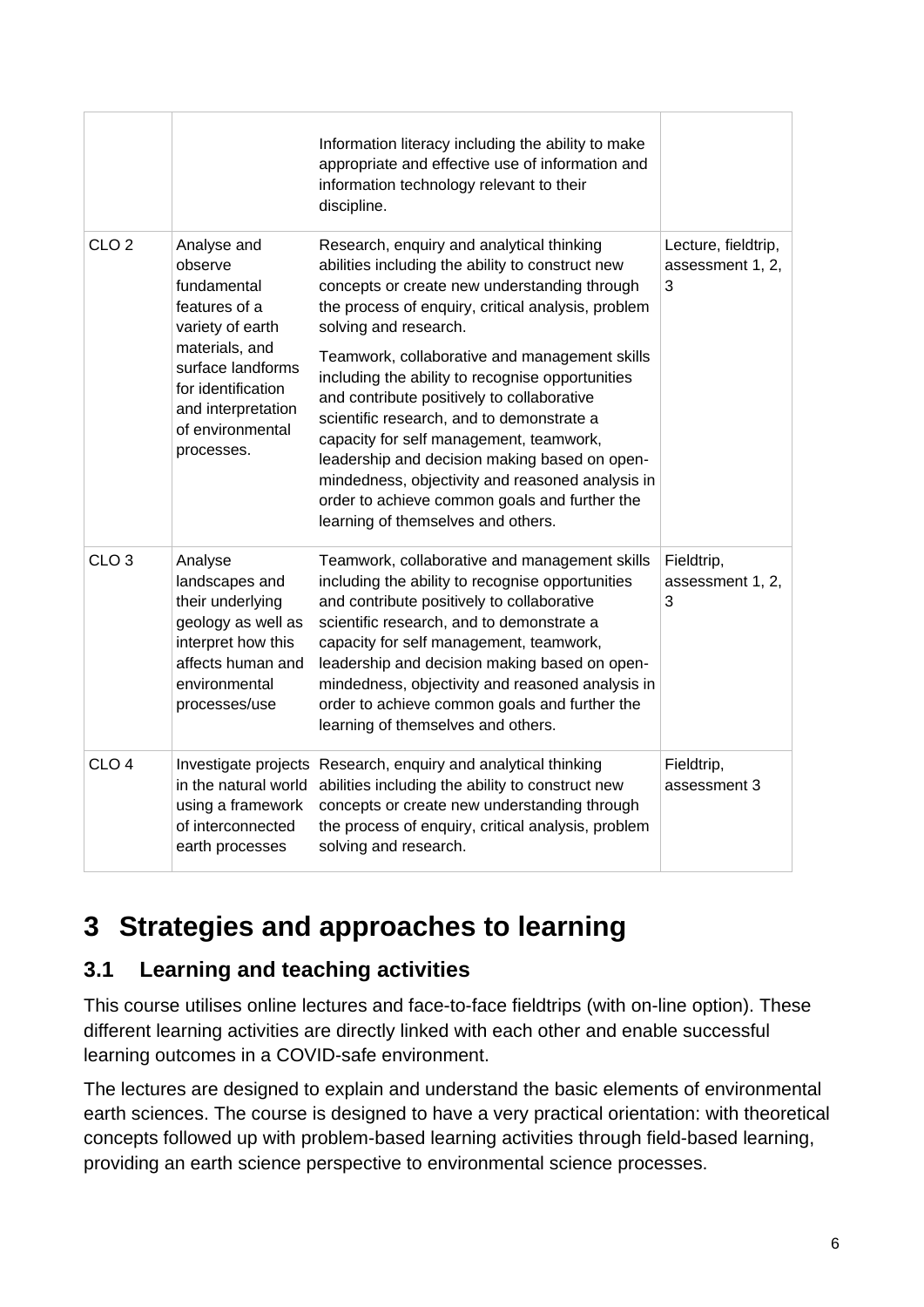### **3.2 Expectations of students**

An integral part of this course is engagement in field class activities, either face-to-face or a virtual field class held on-line. All four field classes are assessed, and these assessments are expected to comprise the largest proportion of your workload through the trimester. As such, you are required to attend each field class (in person, or online).

Online lectures are not compulsory but highly valuable and provide background to the field classes and their related assignments, and also assignment 2, where you are to critique the environmental earth science presented in a movie.

On-line tutorials are held to allow you the opportunity to question your teachers about online lecture material, field classes, and assessments.

You must actively participate in online discussions and complete all set work to a satisfactory standard as outlined in the lectures, course material and in the assignment descriptions.

From the university guidelines (https://student.unsw.edu.au/uoc): "The normal workload expectations of a student are approximately 25 hours per term for each UOC, including class."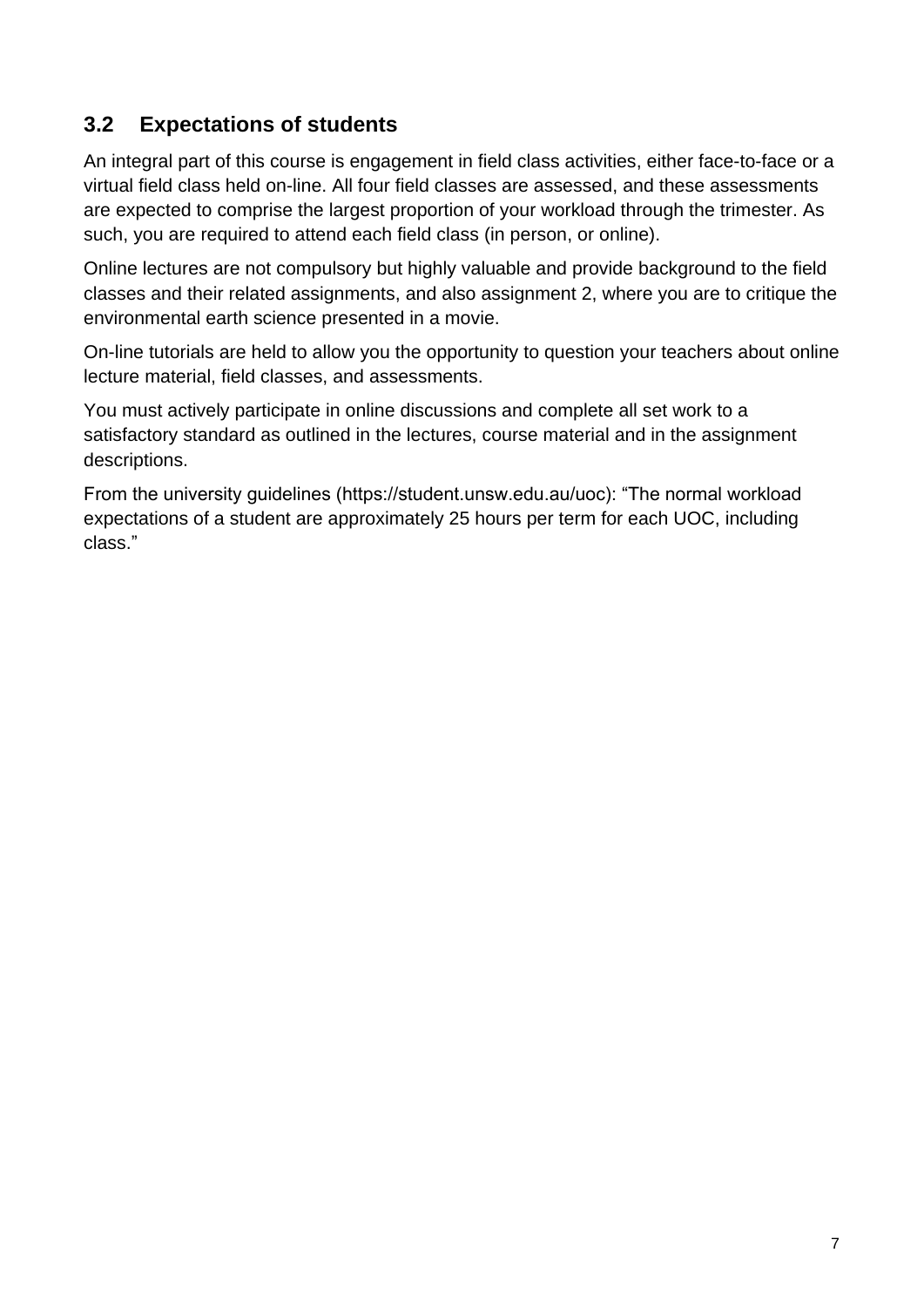## **4 Course schedule and structure**

| Week           | Week   | Topic (on-                 | Field class / tutorial      | Location                         |
|----------------|--------|----------------------------|-----------------------------|----------------------------------|
|                | starts | line)                      | (Thursdays)                 |                                  |
|                | on     |                            |                             |                                  |
| $\mathbf{1}$   | 14-Feb | Introduction &             | Ice-breaker, course         | UNSW, outside building E26       |
|                |        | Meteorite                  | administration,             |                                  |
|                |        | Impacts                    | introduction to             |                                  |
|                |        |                            | assignment 2                |                                  |
| $\overline{2}$ | 21-Feb | <b>Super Volcanoes</b>     | Campus                      | UNSW, meet outside building      |
|                |        |                            | environmental earth         | E26 (or virtual option)          |
|                |        |                            | science tour (and field     |                                  |
|                |        |                            | class assignment 1)         |                                  |
| $\overline{3}$ | 28-Feb | Mega                       | Tutorial                    |                                  |
|                |        | Earthquakes                |                             |                                  |
| $\overline{4}$ | 7-Mar  | Tsunami                    | Sydney Harbour              | Ms Macquarie's Chair, Ms         |
|                |        |                            | hazards (and field          | Macquarie's Point (near Royal    |
|                |        |                            | class assignment 2)         | <b>Botanical Gardens, Sydney</b> |
|                |        |                            |                             | Harbour)                         |
| 5              | 14-Mar | <b>Mass extinctions</b>    | Tutorial                    |                                  |
| 6              | 21-Mar | Flexibility (reading) week |                             |                                  |
| $\overline{7}$ | 28-Mar | Groundwater                | <b>Botany Sands Aquifer</b> | Centennial Parklands (Royal      |
|                |        |                            | (and field class            | Randwick Light Rail station)     |
|                |        |                            | assignment 3)               |                                  |
| 8              | 4-Apr  | Caves                      | Tutorial                    |                                  |
| 9              | 11-Apr | Paleohydrology-            | The sandstone city          | First Fleet Park, Circular Quay  |
|                |        | Big rivers, mega           | (and field class            |                                  |
|                |        | floods and                 | assignment 4)               |                                  |
|                |        | drought                    |                             |                                  |
| 10             | 18-Apr | Solar Flares               | Tutorial, exam tips         |                                  |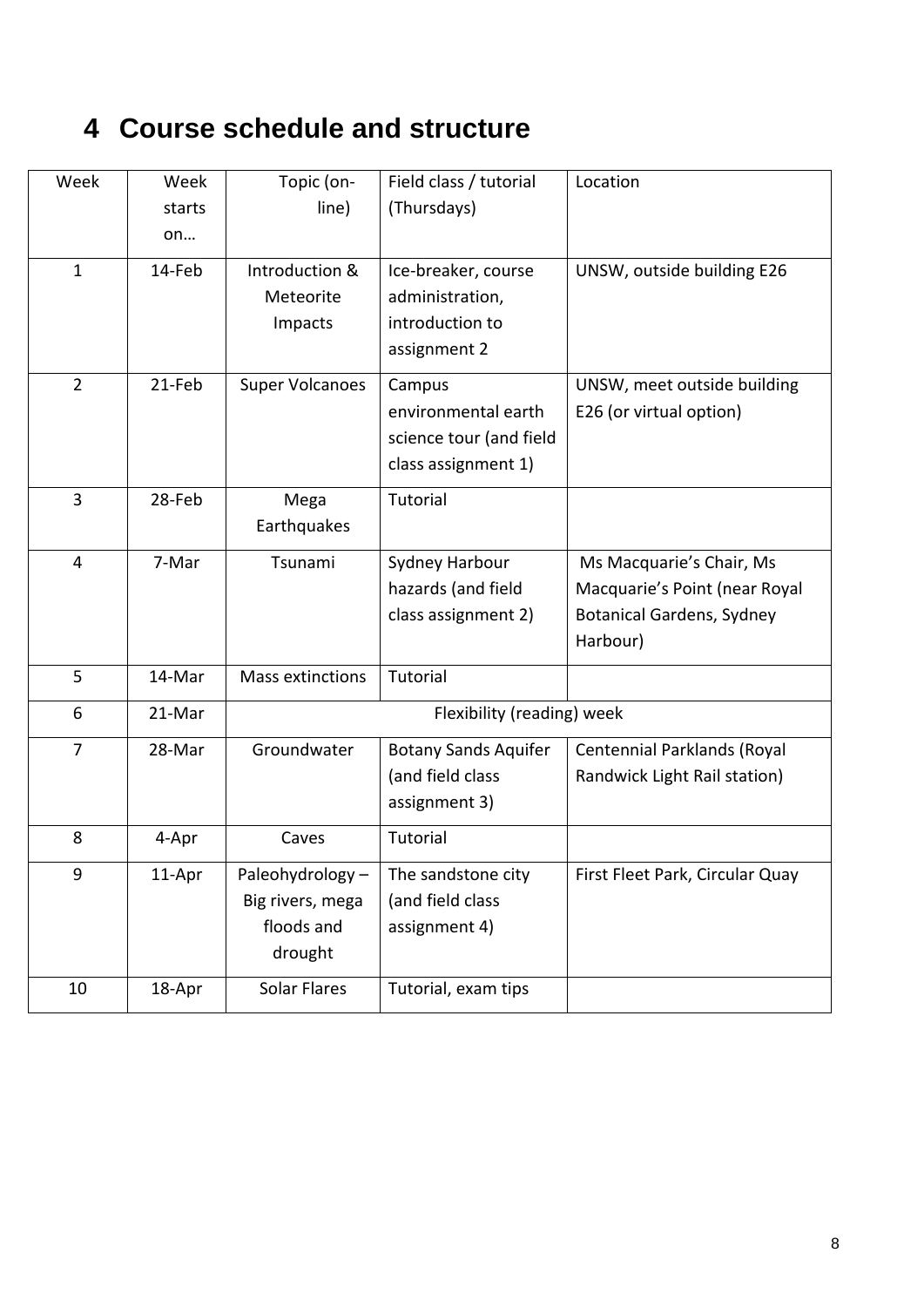## **5 Assessment**

| <b>Assessment task</b>                                                                                                                                                       | Length                                                      | Weight                                              | <b>Mark</b> | <b>Assessment</b><br>criteria                                                                                                                  | Due date                                                                       | <b>Feedback</b>                                                                   |
|------------------------------------------------------------------------------------------------------------------------------------------------------------------------------|-------------------------------------------------------------|-----------------------------------------------------|-------------|------------------------------------------------------------------------------------------------------------------------------------------------|--------------------------------------------------------------------------------|-----------------------------------------------------------------------------------|
| <b>Assessment 1:</b><br>1. Campus<br><b>Environmental Earth</b><br>Science map<br>2. Sydney Harbour<br>hazards<br><b>Botany Sands aquifer</b><br>3.<br>4. The sandstone city | Short field<br>reports<br>(indicative<br>length 4<br>pages) | $40%$ total<br>$(4 \times 10\%$<br>field<br>reports | /100        | Field reports.<br>Understanding of<br>environmental<br>earth science<br>processes through<br>field observations<br>and their<br>interpretation | Friday, weeks 3,<br>5, 8 and 10, by<br>TurnitIn on Moodle tutorial time, and   | Generic feedback<br>given in online<br>individual<br>feedback given via<br>Moodle |
| <b>Assessment 2:</b><br>Critical earth and<br>environmental science movie<br>review                                                                                          | < 1000<br>words                                             | 20%                                                 | /100        | <b>Critical review</b>                                                                                                                         | Friday week 10,<br>by Turnitln on<br>Moodle                                    | Generic feedback<br>and individual<br>feedback given via<br>Moodle                |
| <b>Assessment 3:</b><br>Final exam                                                                                                                                           | On-line, 2<br>hrs                                           | 40%                                                 | /100        | Multiple choice                                                                                                                                | In official exam<br>period, exam is<br>active for 24 hrs, 1<br>attempt allowed |                                                                                   |

Assignment submission must be digital via Turnitin through Moodle.

Further information UNSW grading system:<https://student.unsw.edu.au/grades>\_UNSW assessment policy: <https://student.unsw.edu.au/assessment>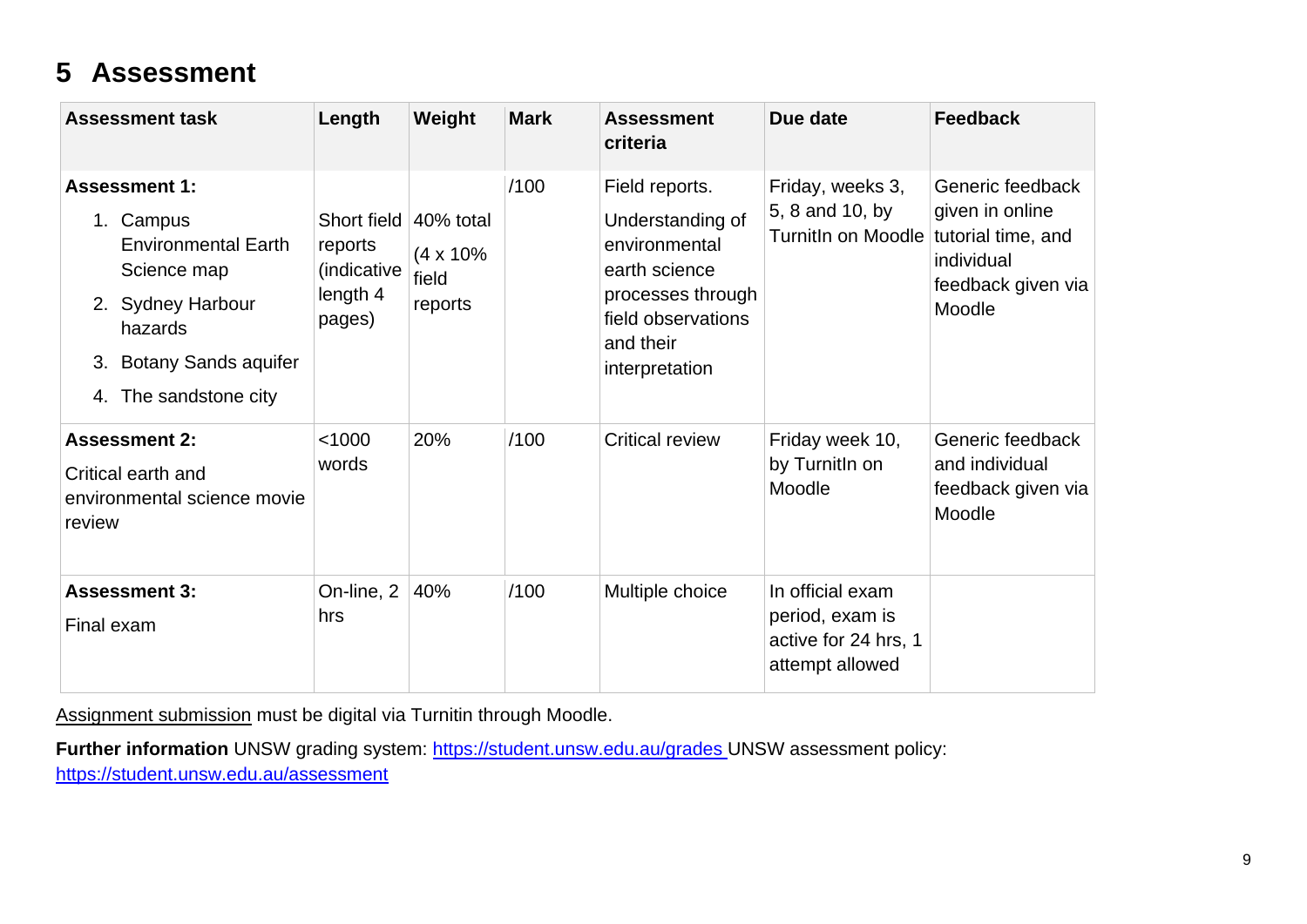### **5.1 Submission of assessment tasks / special consideration**

If you experience sickness, misadventure or other circumstances beyond your control that may impact your ability to complete/attend

classes/fieldtrips/assessments you should request special consideration through https://student.unsw.edu.au/special-consideration. Please also e-mail the course convenor, as soon as possible.

The School of BEES also has certified Mental Health First Aiders who can help in an emergency or help with accessing other university or external supports. and can help provide information regarding supports provided by the university and externally. <http://www.bees.unsw.edu.au/flourish-mentally>

UNSW has a standard late submission penalty of:

- 5% per day
- for all assessments where a penalty applies
- capped at five days (120 hours), after which a student cannot submit an assessment, and
- no permitted variation

## **6 Academic integrity, referencing and plagiarism**

**Referencing** is a way of acknowledging the sources of information that you use to research your assignments. You need to provide a reference whenever you draw on someone else's words, ideas or research. Not referencing other people's work can constitute plagiarism.

Further information about referencing styles can be located at <https://student.unsw.edu.au/referencing>

The preferred referencing style for this course is the APA 6<sup>th</sup> edition formal. Details can be found here:

[http://www.tandf.co.uk/journals/authors/style/reference/tf\\_APA.pdf](http://www.tandf.co.uk/journals/authors/style/reference/tf_APA.pdf)

**Academic integrity** is fundamental to success at university. Academic integrity can be defined as a commitment to six fundamental values in academic pursuits**:** honesty, trust, fairness, respect, responsibility, and courage.*<sup>1</sup>* At UNSW, this means that your work must be your own, and others' ideas should be appropriately acknowledged. If you don't follow these rules, plagiarism may be detected in your work.

Further information about academic integrity and **plagiarism** can be located at:

• The *Current Students* site <https://student.unsw.edu.au/plagiarism>*,* and

<sup>&</sup>lt;sup>1</sup> International Center for Academic Integrity, 'The Fundamental Values of Academic Integrity', T. Fishman (ed), Clemson University, 2013.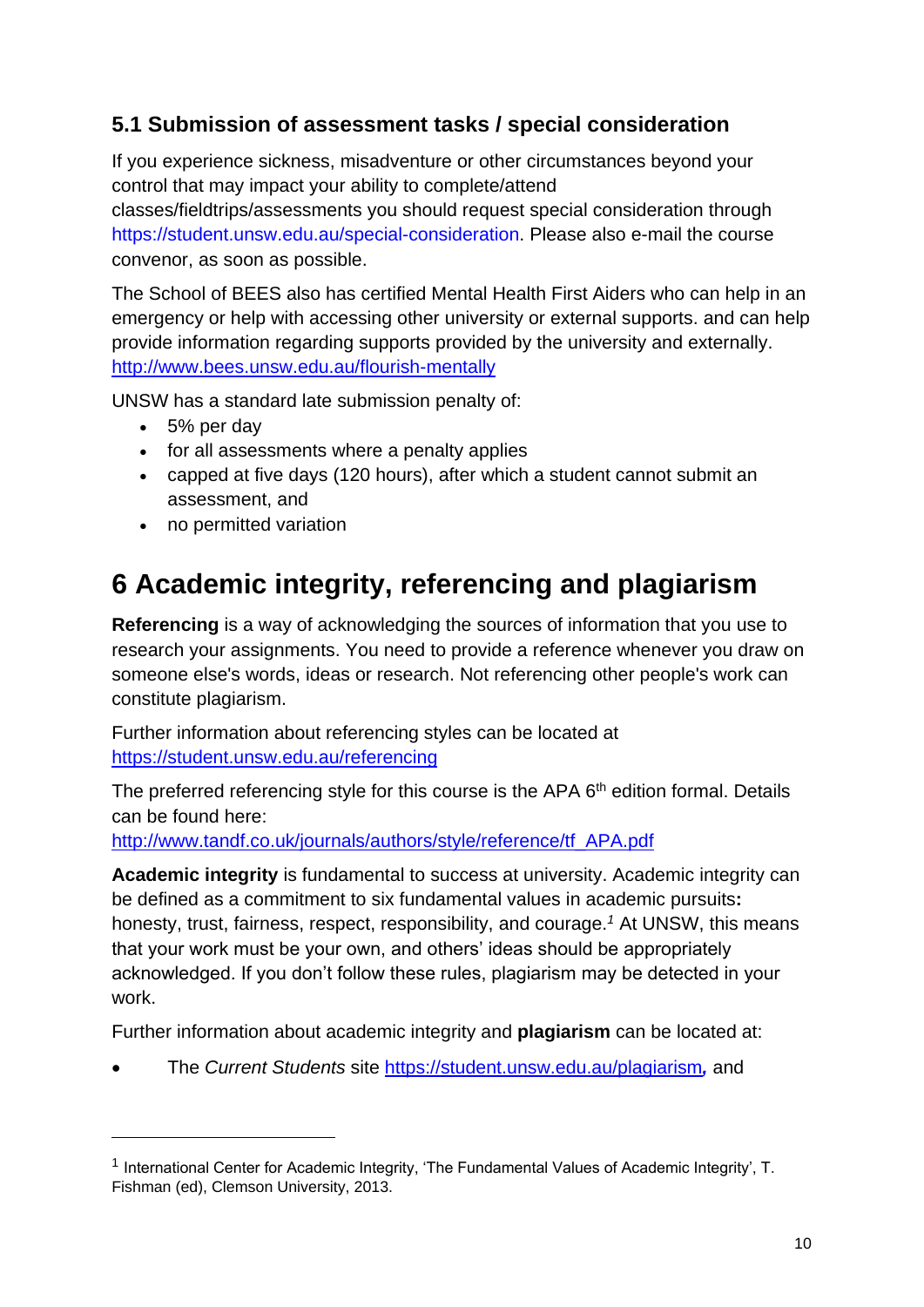#### • The *ELISE* training site

<http://subjectguides.library.unsw.edu.au/elise/presenting>

The *Conduct and Integrity Unit* provides further resources to assist you to understand your conduct obligations as a student: <https://student.unsw.edu.au/conduct>

The UNSW Learning Centre also provides substantial educational written materials, workshops, and tutorials<http://www.lc.unsw.edu.au/services-programs>

#### **What is Plagiarism?** †

Plagiarism is the presentation of the thoughts or work of another as one's own. Examples include:

• direct duplication of the thoughts or work of another, including by copying material, ideas or concepts from a book, article, report or other written document (whether published or unpublished), composition, artwork, design, drawing, circuitry, computer program or software, web site, Internet, other electronic resource, or another person's assignment without appropriate acknowledgement;

- paraphrasing another person's work with very minor changes keeping the meaning, form and/or progression of ideas of the original;
- piecing together sections of the work of others into a new whole;

• presenting an assessment item as independent work when it has been produced in whole or part in collusion with other people, for example, another student or a tutor;

• claiming credit for a proportion a work contributed to a group assessment item that is greater than that actually contributed.

for the purposes of this policy, submitting an assessment item that has already been submitted for academic credit elsewhere may be considered plagiarism;

• knowingly permitting your work to be copied by another student may also be considered to be plagiarism; and

an assessment item produced in oral, not written, form, or involving live presentation, may similarly contain plagiarised material.

The inclusion of the thoughts or work of another with attribution appropriate to the academic discipline does not amount to plagiarism.

†Based on that proposed to the University of Newcastle by the St James Ethics Centre. Used with kind permission from the University of Newcastle and adapted with kind permission from the University of Melbourne.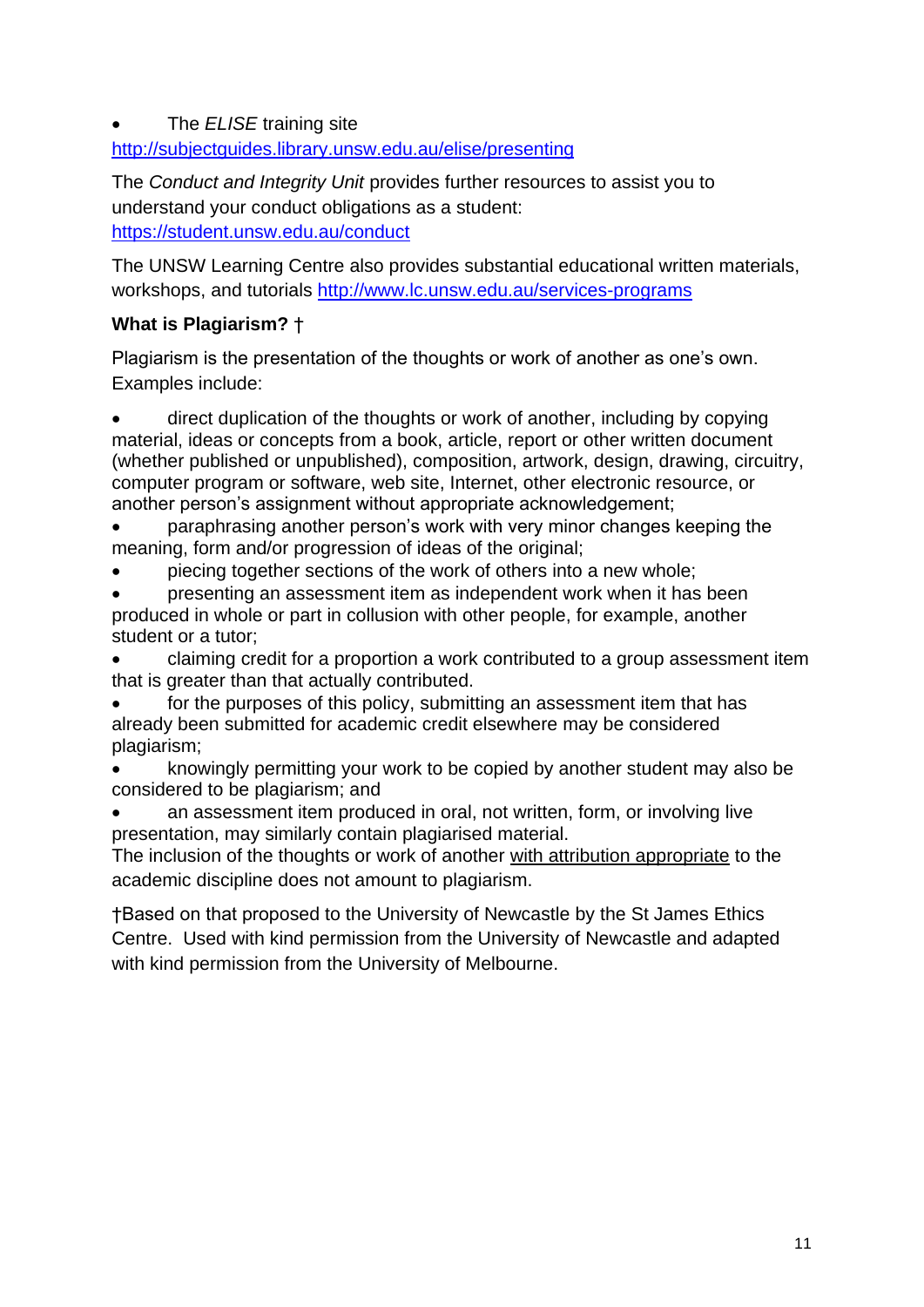## **7 Reading and resources**

The following provides a small selection of resources that may be of interest; however, these are NOT PRESCRIBED. We will provide further reading and resources in the lecture and field class materials, available on the Moodle site

Search the library here: [https://www.library.unsw.edu.au](https://www.library.unsw.edu.au/)

#### **Meteorite Impacts**

[Ch. 14 Thinking Ahead -](https://openstax.org/books/astronomy/pages/14-thinking-ahead) Astronomy | OpenStax [Why study impact craters? | AMNH](https://www.amnh.org/exhibitions/permanent/meteorites/meteorite-impacts/earth-impacts/why-study-impact-craters)

[Meteorite crater discovered while drilling for gold in outback WA estimated to be 100](https://www.abc.net.au/news/2020-09-02/new-meteor-crater-discovered-in-wa-100-million-years-old/12620970)  [million years old -](https://www.abc.net.au/news/2020-09-02/new-meteor-crater-discovered-in-wa-100-million-years-old/12620970) ABC News

#### **Super Volcanos**

4 Igneous Processes and Volcanoes – [An Introduction to Geology \(opengeology.org\)](https://opengeology.org/textbook/4-igneous-processes-and-volcanoes/) [Most Powerful Supervolcano Eruption In The Last 28 Million Years Had No Effect On](https://www.forbes.com/sites/davidbressan/2020/02/26/most-powerful-supervolcano-eruption-in-the-last-28-million-years-had-no-effect-on-human-evolution/?sh=6c25d76f4675)  [Human Evolution \(forbes.com\)](https://www.forbes.com/sites/davidbressan/2020/02/26/most-powerful-supervolcano-eruption-in-the-last-28-million-years-had-no-effect-on-human-evolution/?sh=6c25d76f4675)

Big Ben Erupts — [One of Australia's only two erupting volcanoes goes off -](https://www.youtube.com/watch?v=4wr7sQ_V3j8) YouTube

#### **Mega Earthquakes**

[9 Crustal Deformation and Earthquakes –](https://opengeology.org/textbook/9-crustal-deformation-and-earthquakes/) An Introduction to Geology [\(opengeology.org\)](https://opengeology.org/textbook/9-crustal-deformation-and-earthquakes/) [The "Devil's Staircase" Shows Why Earthquakes Are Hard to Predict -](https://www.youtube.com/watch?v=dRRZkj-nBJY) YouTube

[WA earthquake: Indonesia, Western Australia hit by strong tremors \(news.com.au\)](https://www.news.com.au/technology/environment/66-magnitude-earthquake-hits-off-coast-of-wa/news-story/cda8f345f2ca0e6c963314d79805710d)

### **Tsunami**

[A review on the potential effects of tsunami on built environment -](https://www.sciencedirect.com/science/article/pii/S2214785320344667) ScienceDirect [Making waves: the tsunami risk in Australia \(theconversation.com\)](https://theconversation.com/making-waves-the-tsunami-risk-in-australia-60623) [Hundreds of Japanese species floated to the US on tsunami debris | New Scientist](https://www.newscientist.com/article/2148882-hundreds-of-japanese-species-floated-to-the-us-on-tsunami-debris/)

### **Mass Extinctions**

[Kenneth Lacovara: Hunting for dinosaurs showed me our place in the universe | TED](https://www.ted.com/talks/kenneth_lacovara_hunting_for_dinosaurs_showed_me_our_place_in_the_universe?language=en)  [Talk](https://www.ted.com/talks/kenneth_lacovara_hunting_for_dinosaurs_showed_me_our_place_in_the_universe?language=en)

[Has the Earth's sixth mass extinction already arrived? | Nature](https://www.nature.com/articles/nature09678.)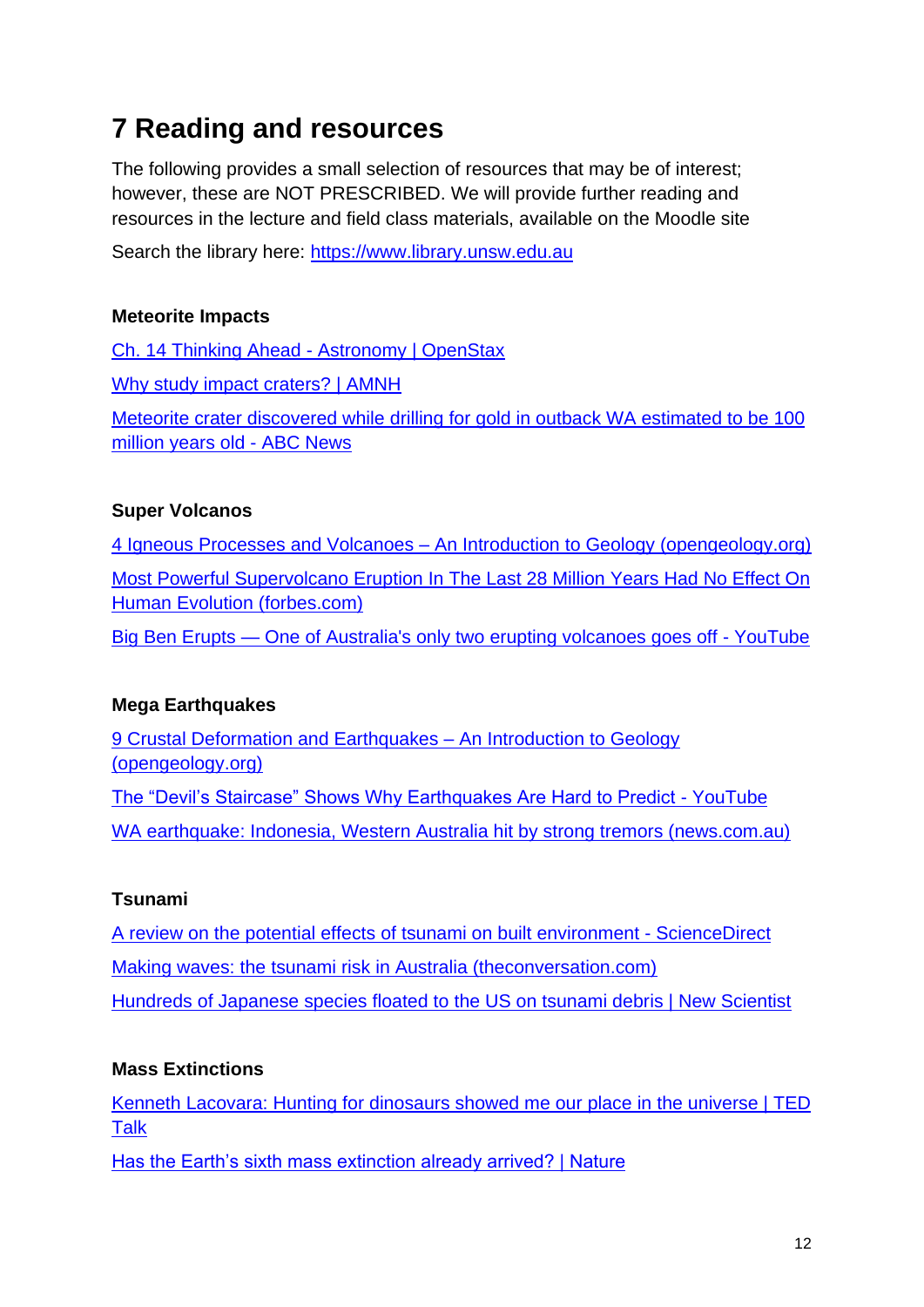[Climate change and humans together pushed Australia's biggest beasts to extinction](https://natureecoevocommunity.nature.com/posts/56632-climate-change-and-humans-together-pushed-australia-s-biggest-beasts-to-extinction)  [| Nature Research Ecology & Evolution Community](https://natureecoevocommunity.nature.com/posts/56632-climate-change-and-humans-together-pushed-australia-s-biggest-beasts-to-extinction)

### **Groundwater**

Price, Michael, 2013. Introducing Groundwater (ProQuest ebook via UNSW library)

[https://theconversation.com/the-worlds-biggest-source-of-freshwater-is-beneath](https://theconversation.com/the-worlds-biggest-source-of-freshwater-is-beneath-your-feet-53874)[your-feet-53874](https://theconversation.com/the-worlds-biggest-source-of-freshwater-is-beneath-your-feet-53874)

Digital sand tank model:<https://hydroframe.org/lesson-plans/> and <https://hydroframe.org/groundwater-education-tools/>

### **Caves**

EGU blogs about karst: [https://blogs.egu.eu/network/water](https://blogs.egu.eu/network/water-underground/2017/04/05/of-karst-short-episodes-about-karst/)[underground/2017/04/05/of-karst-short-episodes-about-karst/](https://blogs.egu.eu/network/water-underground/2017/04/05/of-karst-short-episodes-about-karst/)

(there are also episodes 2, 3 and 4. Add "-2", "-3", or "-4" to the web address)

[https://www.businessinsider.com.au/thai-cave-rescue-timeline-how-it-unfolded-2018-](https://www.businessinsider.com.au/thai-cave-rescue-timeline-how-it-unfolded-2018-7) [7](https://www.businessinsider.com.au/thai-cave-rescue-timeline-how-it-unfolded-2018-7)

[https://www.environment.nsw.gov.au/topics/land-and-soil/geodiversity/karst-and](https://www.environment.nsw.gov.au/topics/land-and-soil/geodiversity/karst-and-caves)[caves](https://www.environment.nsw.gov.au/topics/land-and-soil/geodiversity/karst-and-caves)

### **Paleohydrology:**

Baker, V.R. (2020) Global MegaFlood Paleohydrology In: Herget, J. and Fontana, A. (Eds) Palaeohydrology: Traces, Tracks and Trails of Extreme Events. (SpringerLink ebook at UNSW library)

Weiss, H. 2017. Megadrought and Collapse: From Early Agriculture to Angkor. Oxford Scholarship online ebook via UNSW library

NOAA, accessed 2021. DROUGHT: Understanding Drought from a Paleoclimate Perspective. [https://www.ncdc.noaa.gov/news/drought-understanding-drought](https://www.ncdc.noaa.gov/news/drought-understanding-drought-paleoclimate-perspective)[paleoclimate-perspective](https://www.ncdc.noaa.gov/news/drought-understanding-drought-paleoclimate-perspective)

Ice Age Megafloods (49 mins) [https://www.youtube.com/watch?v=LxXWuUfdYLA&ab\\_channel=mudbug](https://www.youtube.com/watch?v=LxXWuUfdYLA&ab_channel=mudbug)

Mega Droughts (9 mins) [https://www.youtube.com/watch?v=GyKFv](https://www.youtube.com/watch?v=GyKFv-bEamU&ab_channel=SciShow)[bEamU&ab\\_channel=SciShow](https://www.youtube.com/watch?v=GyKFv-bEamU&ab_channel=SciShow)

### **Solar Flares**

<https://www.nasaspaceflight.com/2020/08/carrington-event-warning/>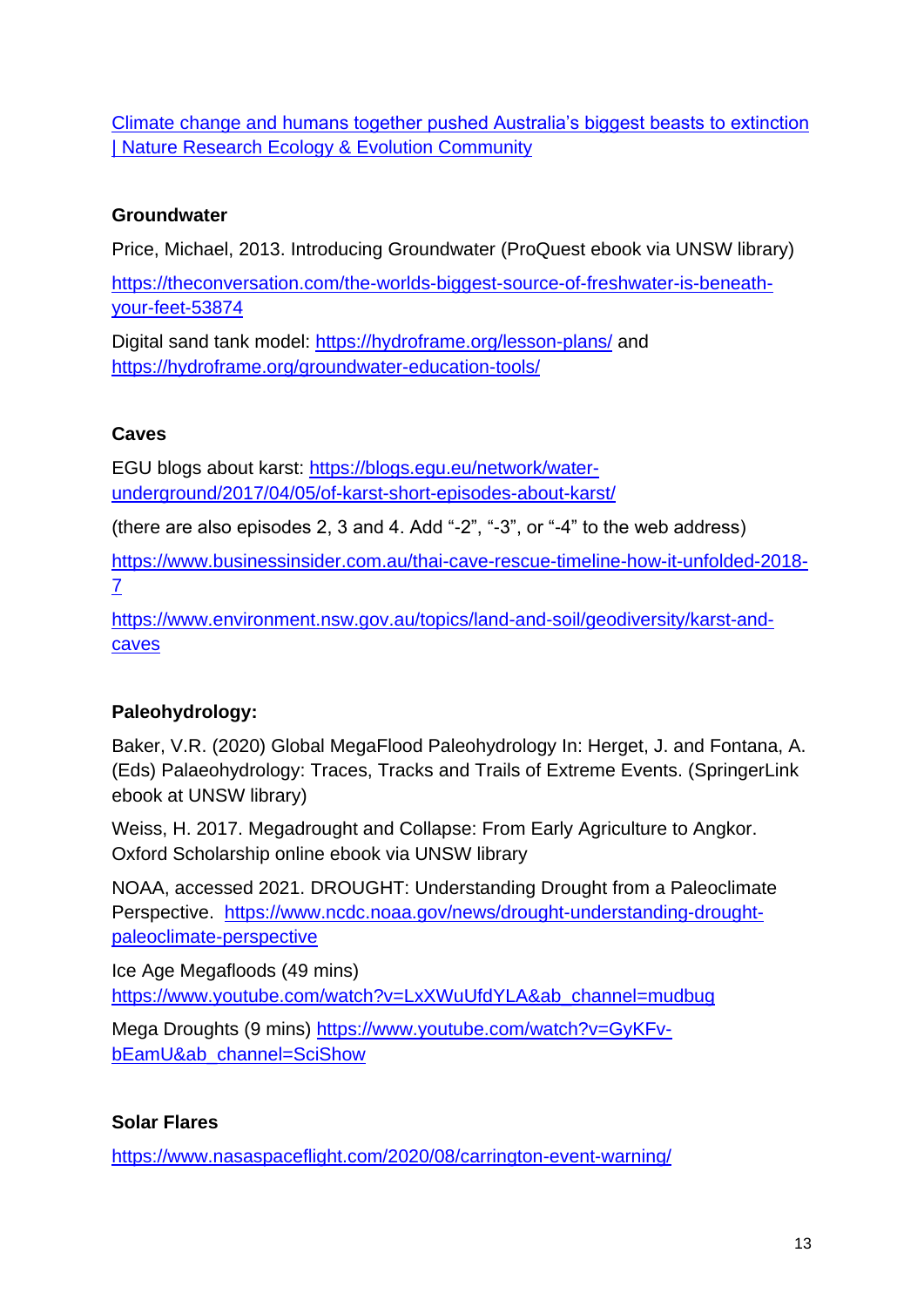Buntgen, U. et al 2018. Tree rings reveal globally coherent signature of cosmogenic radiocarbon events in 774 and 993 CE. Nature Communications, 9 3605.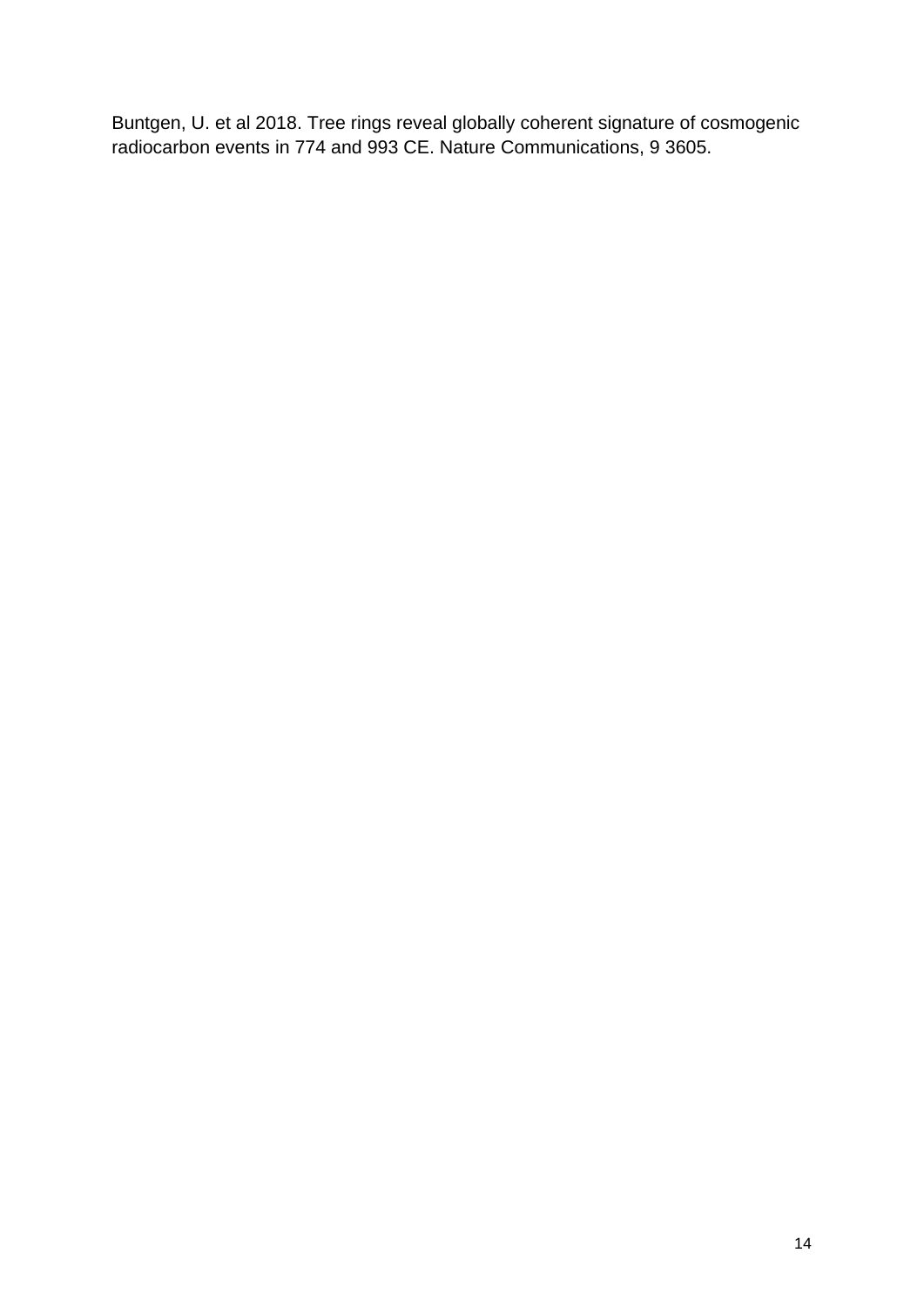## **8 Administrative matters**

### **8.1 School of BEES Student Office**

Please contact the Nucleus Student Hub: https://nucleus.unsw.edu.au/en/contact-us

#### **8.2 Equity and Diversity**

Those students who have a disability that requires some adjustment in their teaching or learning environment are encouraged to discuss their study needs with the course convener (Mira van der Ley) prior to, or at the commencement of, their course, or with the Equity Officer (Disability) in the Equity and Diversity Unit (9385 4734 or [https://student.unsw.edu.au/disability\)](https://student.unsw.edu.au/disability).

Issues to be discussed may include access to materials, signers or note-takers, the provision of services and additional exam and assessment arrangements. Early notification is essential to enable any necessary adjustments to be made [\(https://student.unsw.edu.au/disability\)](https://student.unsw.edu.au/disability).

The School of Biological, Earth and Environmental Sciences aims to provide a safe, supportive and welcoming environment for all staff and students regardless of their race, sex, age, religion, disability, sexual orientation or gender identification. As such, the School strongly supports UNSW's Equity and Diversity Policy in regard to these matters.<http://www.bees.unsw.edu.au/equity>

Definitions, policies and reporting portals can be found here: <https://student.unsw.edu.au/equity>

#### **8.3 Grievance policy**

In all cases you should first try to resolve any issues with the course convenor (Andy Baker, a.baker@unsw.edu.au). If this is unsatisfactory, you should contact the School Student Ethics Officer (A/Prof Stephen Bonser, s.bonser@unsw.edu.au) or the Deputy Head of School (A/Prof Scott Mooney s.mooney@unsw.edu.au) who is the School's Grievance Officer and Designated Officer under the UNSW Plagiarism Procedure. UNSW has formal policies about the resolution of grievances that can be reviewed in myUNSW A to Z Guide (see https://student.unsw.edu.au/complaints).

| <b>Designated/Grievance</b><br><b>Officer</b> | <b>School Student Ethics</b><br><b>Officer</b> | <b>University Contact</b>                        |  |
|-----------------------------------------------|------------------------------------------------|--------------------------------------------------|--|
| A/Prof Scott Moony                            | A/Prof Stephen Bonser                          | <b>University Counselling</b><br><b>Services</b> |  |
| School of BEES                                | <b>School of BEES</b>                          |                                                  |  |
| s.mooney@unsw.edu.au                          | s.bonser@unsw.edu.au                           | Tel: 9385 5418                                   |  |
| Tel: 9385 8036                                | Tel: 9385 3863                                 |                                                  |  |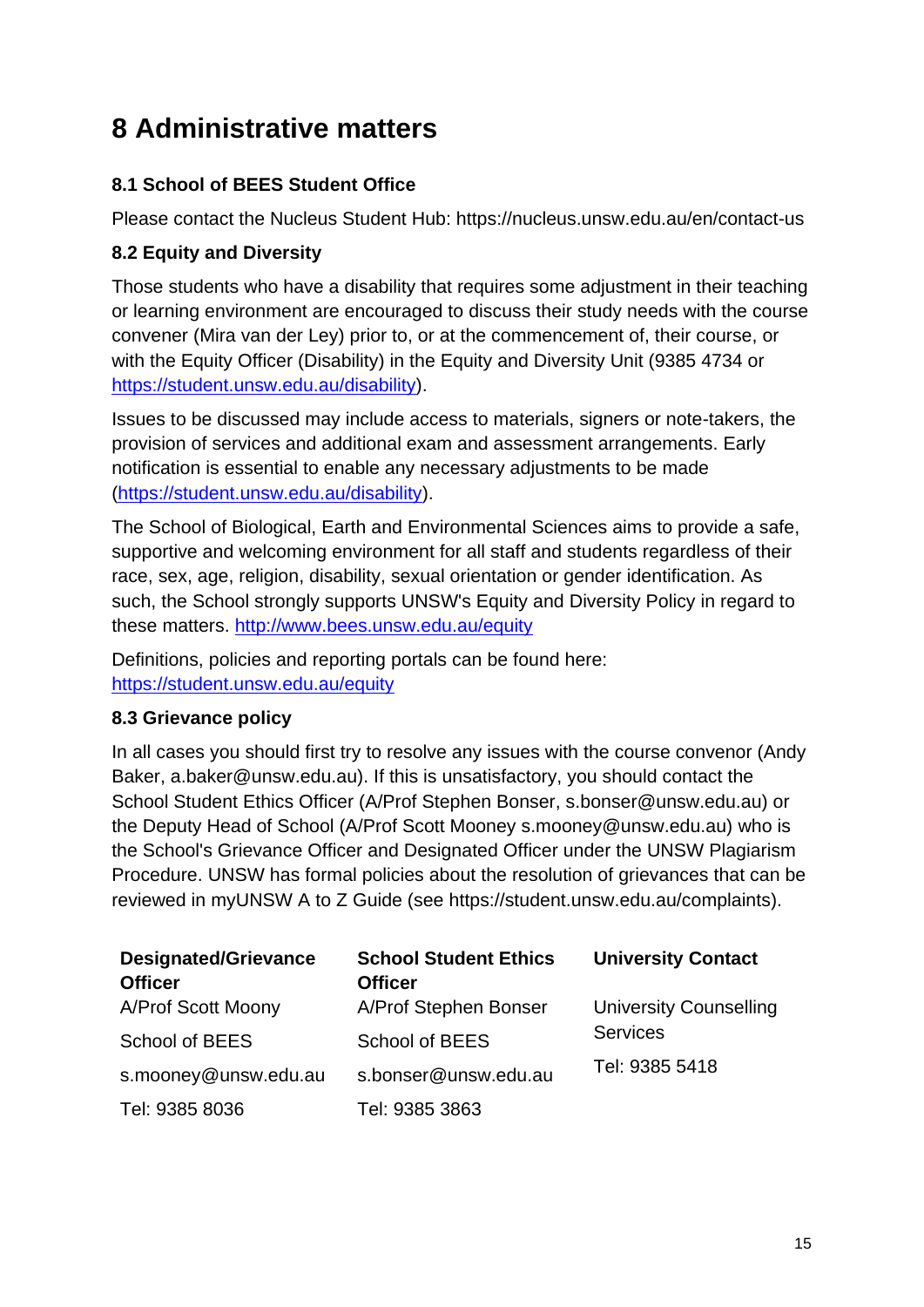### **9. Additional support for students**

### **The Current Students Gateway:**

<https://student.unsw.edu.au/>





### **Academic Skills and Support:**

<https://student.unsw.edu.au/academic-skills>

#### **Academic Skills**

The Learning Centre wants you to make the most of your university studies Here you will find resources and support to help you develop and refine your academic skills





Essay and Assignment<br>Writing Resources to help you with

**Working with Academic**<br>Integrity online module For good academic practice



One-on-one support and advice<br>about assignment writing

#### **Disability Support Services:**

#### <https://student.unsw.edu.au/disability-services>

#### **Disability Support Services**

If you are trying to manage the demands of university as well as a health condition, learning disability or<br>have personal circumstances that are having an impact on your studies, our disability services may be able<br>to prov

#### **Featured information**



Disability services program

#### Mental health video Join us on facebook Raising awareness video Disability services on facebo

#### What you need to know

**Register for support** 

If you want to receive support during your time at university for your disability needs then you will need to<br>register for disability support.

#### Overview of disability services

Discover the things you need to know about studying with a disability at university as well as some answers<br>to some commonly asked questions.

#### **Support and educational adjustments**

#### **Student Wellbeing, Health and Safety:**

<https://student.unsw.edu.au/wellbeing>





Same sex marriage debate Counselling newsletter

#### **Urgent help**

Maracomant accoult rana

Sexual mis conduct

Counselling

lividual app

Emargancy contact



**Campus security** 24/7 security on campus Medical health services Doctor, dentist, pharmacy



**Rod of a fair** 



Know your rights







**Bullying & cyberbullying** Student voice on mental health Put a stop to bullying

图



**UNSW** *Superint* More contacts

Emergency notification system

Wellbeing, health and safety

#### **UNSW IT Service Centre:**

г

Join us on facebook

Wellbeing and safety pages

[www.it.unsw.edu.au/students/index.html](http://www.it.unsw.edu.au/students/index.html)

Services & Support for Students

#### Getting started at UNSW - a guide for new students

As a new student at UNSW you will receive a student ID when you collect your student card. You use this an activity of the state of the state of the state of the state and the state and the state and the state and the stat

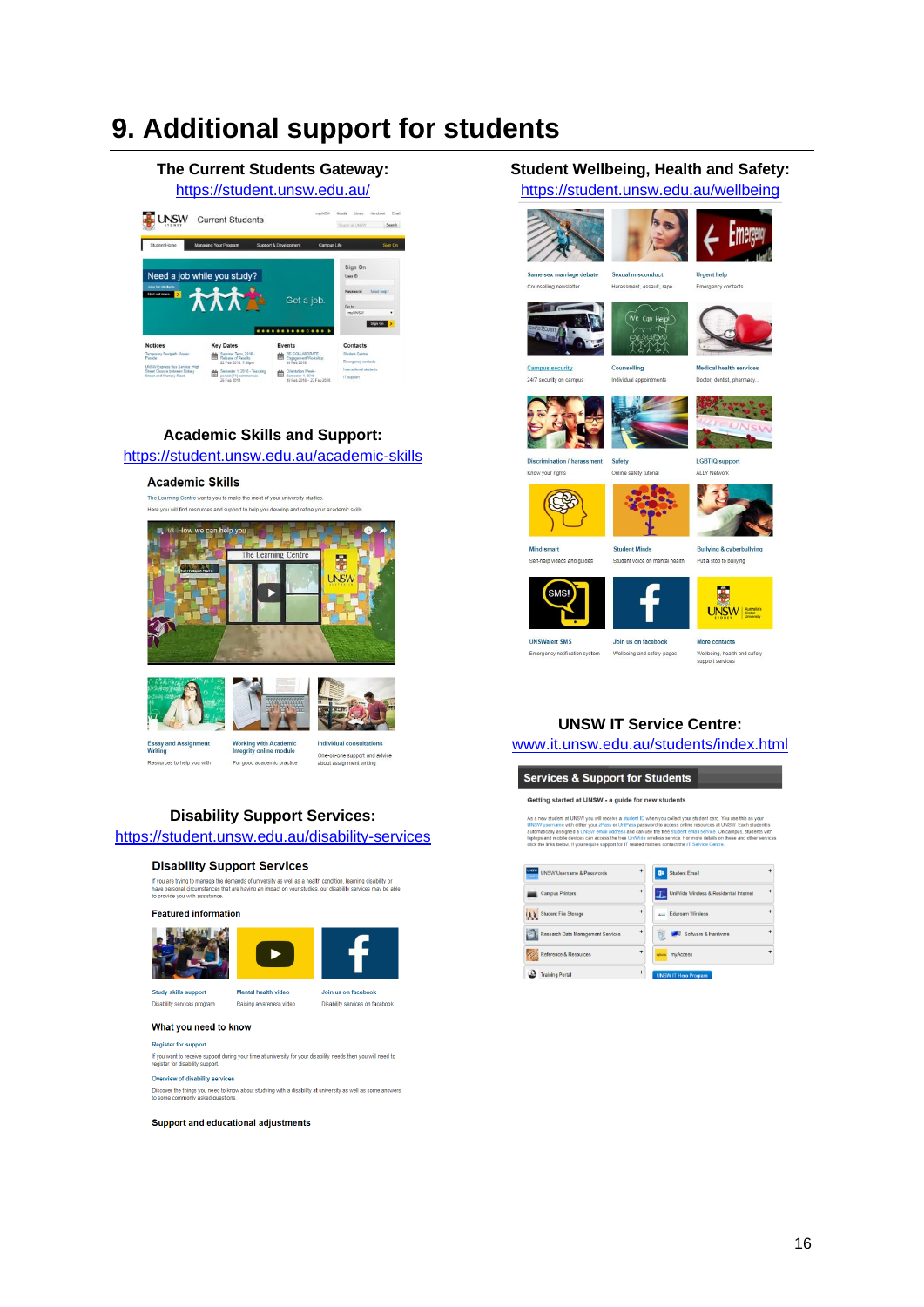## **10 Student Conduct and Health & Safety**

### **a. Respectful behaviour**

You have a right to feel safe, respected, and welcome to fully participate in university life.

This also means that you have an obligation to ensure that your behaviour does not infringe on the enjoyment of these rights for other students or staff.

Behaviour that negatively impacts on others, or is unlawful, can constitute misconduct.

Definitions, policies and reporting portals can be found at these sites:

<https://student.unsw.edu.au/equity> <https://student.unsw.edu.au/harassment> <http://subjectguides.library.unsw.edu.au/elise/respect>

Fieldtrips are academic activities which are fun and are a great way to get to know your classmates. Students and staff are committed to providing a friendly and safe environment for all. To achieve this, participants must follow the following:

• Treat all other field participants and members of the public with courtesy and respect.

• Adopt a responsible attitude whilst on the fieldtrip

• Do not perform duties or functions for the University under the influence of alcohol or drugs

- Comply with instructions and directions issued by fieldtrip supervisors
- Take action to avoid, eliminate or minimize risks

Additionally, behaviour on course fieldtrips must be consistent with the Student Code of Conduct. There are five primary student responsibilities under this Code:

• A condition of enrolment that students inform themselves of the University's rules and policies affecting them

• An obligation to act with integrity in academic work, to ensure that all academic work is conducted ethically and safely

- An obligation to observe standards of equity and respect in dealing with every member of the University community
- An obligation to use and care for University resources in a lawful and appropriate manner

• An obligation to not diminish the University's reputation in the carrying out of academic and other associated University activities.